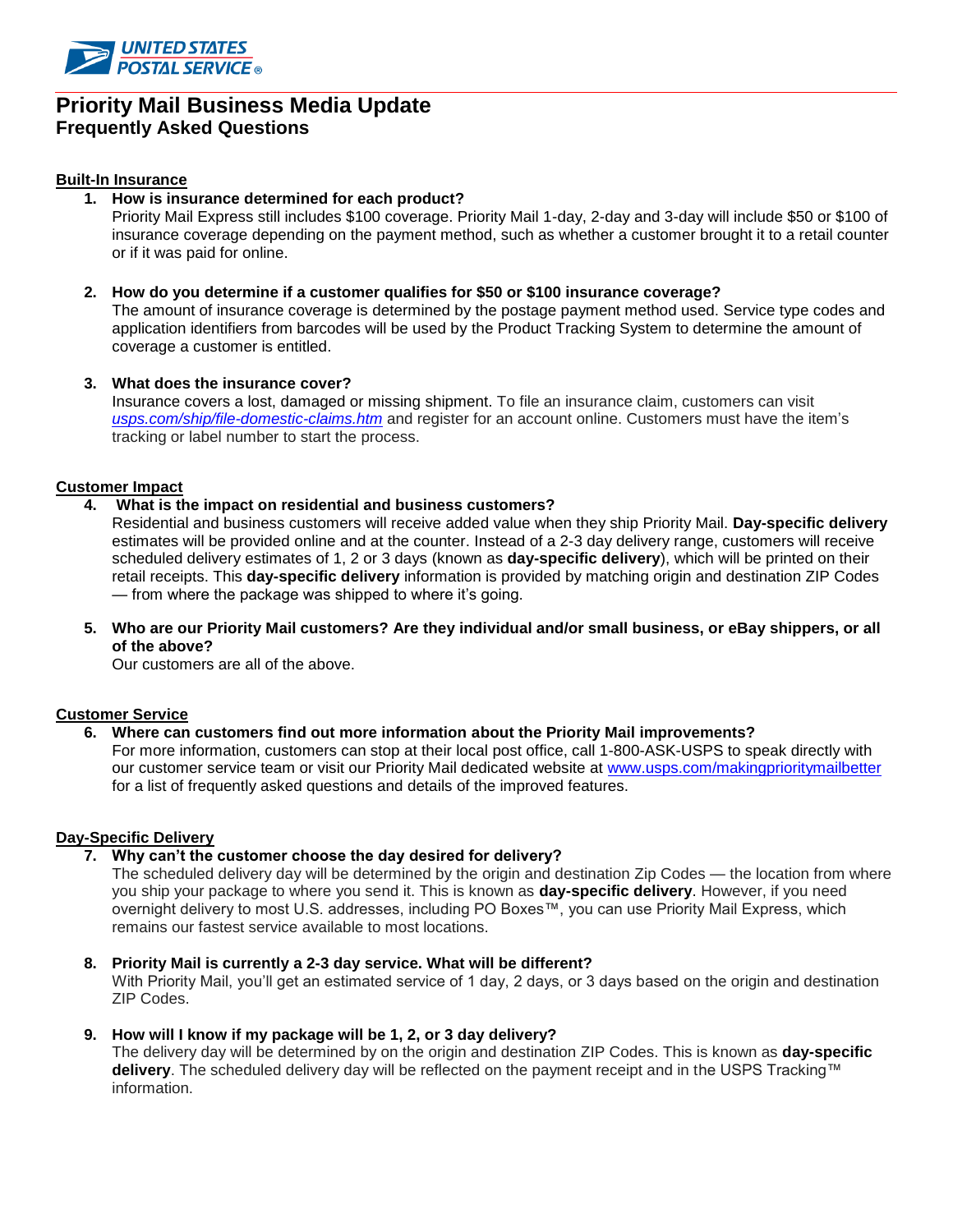- **10. Will all of the new products be guaranteed for delivery?** Only Priority Mail Express has a money-back guarantee.
- **11. Is delivery for Priority Mail products guaranteed?**

No, only Priority Mail Express has a money-back guarantee.

**12. Why do you think these changes will help build the overnight delivery business?**

Priority Mail is widely recognized by Americans for its value and reliability. Now we can associate the brand with its **day-specific delivery** service, whether it's overnight, a premium product or a guarantee.

### **Package Design**

- **13. Are new types of boxes and envelopes being introduced?** No new packaging types are being introduced. The packaging supplies are being redesigned.
- **14. What should offices and customers do with their inventory of "old" supplies?** Post Offices will exhaust all old supplies before switching to new supplies. Customers are also encouraged to exhaust their old supplies before switching to the new supplies.

## **Pricing**

**15. How much will each service cost?**

Prices did not change.

**16. Will the pricing be different based on the scheduled delivery day?**  There will be no price difference based on the scheduled delivery day (known as **day-specific delivery**). Current prices (January 27, 2013) will remain in place. Prices for all Postal Service products, including Priority Mail, can

be accessed through our website at *usps.com.*

# **"Priority: You" Marketing Campaign**

**17. What market research did you conduct leading to the rebranding of your products?**

We conducted qualitative and quantitative research to understand customer perceptions to this change. Overall, the **day-specific delivery** commitment was viewed positively by customers and is a positive step toward USPS' efforts to become even more competitive.

#### **18. Why is the new branding of the Postal Service's overnight product necessary?**

Feedback from our customers indicates an interest and desire for the changes we have put in place. This new branding simplifies our product offerings under a single umbrella. By offering a competitive value proposition, we expect to drive continued growth of package volume and revenues.

# **19. How will you be marketing the new products to the public and businesses?**

To support this initiative, we will be launching an integrated multi-channel marketing campaign:

- **a. Direct Mail** advertising campaign to every business and household in America.
- **b. Print** advertising will appear in a broad variety of monthly publications, some of which will include online magazines and program extensions that feature Priority Mail.
- **c. Broadcast** commercials will be featured on network, cable and online television programming, and the campaign will be extended into the digital space through web banners, online ad networks, bloggers and social media. Outreach to the business community will also be extended through the USPS Sales team to help communicate the improvements in Priority Mail and the value it can bring to shippers seeking a competitive shipping solution.

# **Product-Specific**

# **20. How do the new Priority Mail offerings compare to the competition?**

We now provide customers with day-specific delivery information and insurance as our competitors do. These changes help make USPS compete in today's package shipping and services marketplace. Add our already strong Priority Mail product value — no surcharges, free packaging, innovative flat rate boxes — and our offering is extremely competitive.

# **21. What operational changes did we have to put in place to make these service changes?**

There were no specific service standard changes related for this effort.